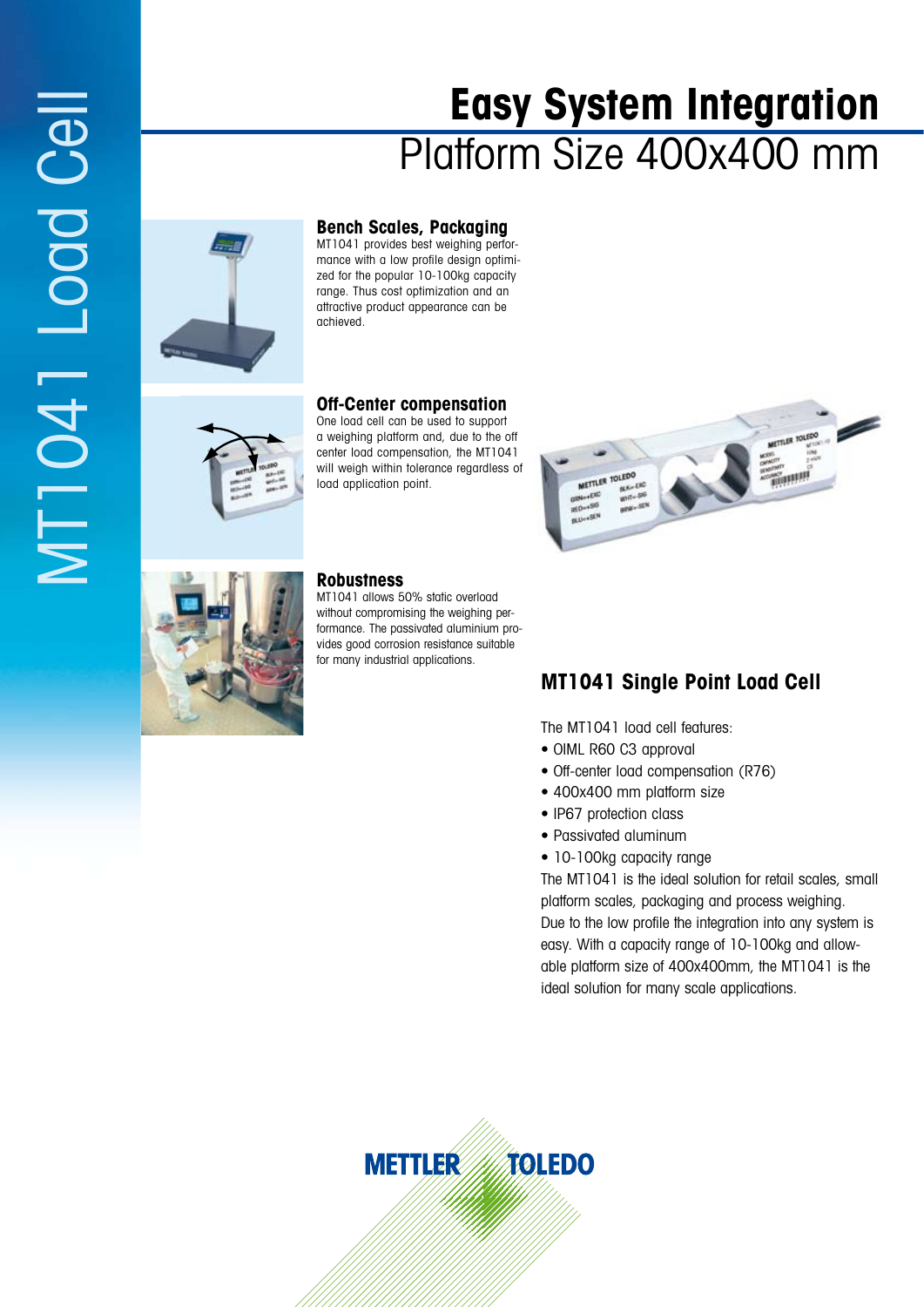## **MT1041 Load Cell Specifications**

| <b>Parameter</b>                               |                      | unit of measure                     | <b>Specification</b>              |        |         |                                    |          |          |           |  |
|------------------------------------------------|----------------------|-------------------------------------|-----------------------------------|--------|---------|------------------------------------|----------|----------|-----------|--|
| Model No:                                      |                      |                                     |                                   |        |         | MT1041                             |          |          |           |  |
| Rated Capacity (R.C.)                          |                      | kg (lb, nominal)                    | 10(22)                            | 15(33) | 20 (44) | 30 (66)                            | 50 (110) | 75 (165) | 100 (220) |  |
| <b>Rated Output</b>                            |                      | mV/V @R.C.                          | $2 \pm 0.2$                       |        |         |                                    |          |          |           |  |
| Zero load Output                               |                      | $%$ R.C.                            | $\leq 10$                         |        |         |                                    |          |          |           |  |
| Combined Error 1)                              |                      | %R.C.                               | $\leq 0.018$                      |        |         |                                    |          |          |           |  |
| Repeatability Error                            |                      | %R.C.                               | $\leq 0.01$                       |        |         |                                    |          |          |           |  |
| Creep, 30 minute                               |                      | %A.L. 2)                            | $\le 0.0167$                      |        |         |                                    |          |          |           |  |
| Min. Dead Load Output Return (DR), 30 min      |                      | %A.L.                               | ≤ $0.0167$                        |        |         |                                    |          |          |           |  |
| Temperature Effect on                          | Min Dead load Output | %R.C./°C (/°F)                      |                                   |        |         | $\leq 0.0028(0.0014)$              |          |          |           |  |
|                                                | Sensitivity          | %A.L./°C (/°F)                      | $\leq 0.0009(0.0005)$             |        |         |                                    |          |          |           |  |
| Temperature Range                              | Compensated          | °C (°F)                             |                                   |        |         | $-10$ to $+40$ ( $+14$ to $+104$ ) |          |          |           |  |
|                                                | Operating            | °C (°F)                             | $-20$ to $+65$ ( $-4$ to $+150$ ) |        |         |                                    |          |          |           |  |
|                                                | Safe Storage         | $\overline{^{\circ}C(\ ^{\circ}F)}$ | $-20$ to $+80$ ( $-4$ to $+176$ ) |        |         |                                    |          |          |           |  |
|                                                | OIML Cert. No.       |                                     | R60/1991-NL 98.16                 |        |         |                                    |          |          |           |  |
|                                                | European Cert. No.   |                                     | NMi TC5366                        |        |         |                                    |          |          |           |  |
|                                                | Class                |                                     | C <sub>3</sub>                    |        |         |                                    |          |          |           |  |
|                                                | <b>n</b> max         |                                     | 3000                              |        |         |                                    |          |          |           |  |
| OIML / European Approval 3)                    | Υ                    |                                     | 5000                              |        |         |                                    |          |          |           |  |
|                                                | Ζ                    |                                     | 3000                              |        |         |                                    |          |          |           |  |
|                                                | PLC                  |                                     | 0.7                               |        |         |                                    |          |          |           |  |
|                                                | Humidity Symbol      |                                     | none                              |        |         |                                    |          |          |           |  |
|                                                | Min. dead load       | kg (lb)                             | 0(0)                              |        |         |                                    |          |          |           |  |
|                                                | Recommended          | V AC/DC                             |                                   |        |         | $5 - 15$                           |          |          |           |  |
| <b>Excitation Voltage</b>                      | Maximum              | V AC/DC                             |                                   |        |         | 20                                 |          |          |           |  |
|                                                | Excitation           | Ω                                   |                                   |        |         | $410 \pm 10$                       |          |          |           |  |
| <b>Terminal Resistance</b>                     | Output               | $\Omega$                            |                                   |        |         | $350 \pm 4$                        |          |          |           |  |
| Insulation Resistance @50VDC                   |                      | $\rm M\Omega$                       |                                   |        |         | $\geq 5000$                        |          |          |           |  |
| Breakdown Voltage                              |                      | V AC                                |                                   |        |         | > 500                              |          |          |           |  |
|                                                | Spring Element       |                                     |                                   |        |         | Aluminum                           |          |          |           |  |
|                                                | Enclosure            |                                     |                                   |        |         | none                               |          |          |           |  |
| Material                                       | Cable entry fitting  |                                     |                                   |        |         | none                               |          |          |           |  |
|                                                | Cable                |                                     |                                   |        |         | <b>PVC</b>                         |          |          |           |  |
| Protection                                     | Type                 |                                     |                                   |        |         | silicone cover                     |          |          |           |  |
|                                                | IP Rating            |                                     | IP 67                             |        |         |                                    |          |          |           |  |
| Load Limit                                     | Safe                 | $%$ R.C.                            |                                   |        |         | 150                                |          |          |           |  |
|                                                | Ultimate             | %R.C.                               |                                   |        |         | 300                                |          |          |           |  |
| Safe Dynamic Load                              |                      | $%$ R.C.                            | 70                                |        |         |                                    |          |          |           |  |
| Fatigue Life                                   |                      | cycles @R.C.                        | >1,000,000                        |        |         |                                    |          |          |           |  |
| Direction of Loading                           |                      |                                     | compression                       |        |         |                                    |          |          |           |  |
| Deflection @ R.C.                              |                      | mm (in)                             | 0.3 typ (0.012typ)                |        |         |                                    |          |          |           |  |
| Weight                                         |                      | kg (lb)                             | 0.9(2)                            |        |         |                                    |          |          |           |  |
| Cable Length                                   |                      | m(f)                                | $2(6.6)$ ; 6 $(20)$               |        |         |                                    |          |          |           |  |
| Barometric Pressure Effect on Zero Load Output |                      | kg/kPa (lb/in.Hg)                   | none                              |        |         |                                    |          |          |           |  |
| Safe Side Load                                 |                      | $%$ R.C.                            | 100                               |        |         |                                    |          |          |           |  |
| Overload Protection                            |                      |                                     |                                   |        |         | No                                 |          |          |           |  |
| <b>Mounting Screw</b>                          | Grade                |                                     |                                   |        |         | 12.9                               |          |          |           |  |
|                                                | Size/thread          |                                     |                                   |        |         | M6x1                               |          |          |           |  |
|                                                | Engaged Length       | $mm$ (in)                           |                                   |        |         | 12(0.5)                            |          |          |           |  |
|                                                | Torque               | $N.m$ (ff- $Ib$ )                   |                                   |        |         | 10(7.4)                            |          |          |           |  |
| Max Platter Size                               |                      | cm x cm (in x in)                   | 40x40 (15.7x15.7)                 |        |         |                                    |          |          |           |  |
| Off Center Load Error @33%R.C.                 |                      | %A.L./cm (/in)                      | 0.0049(0.0125)                    |        |         |                                    |          |          |           |  |

<sup>1)</sup> Error due to the combined effect of non-linearity and hysteresis<br><sup>2)</sup> A.L. = Applied Load

3) See certificate for complete information.

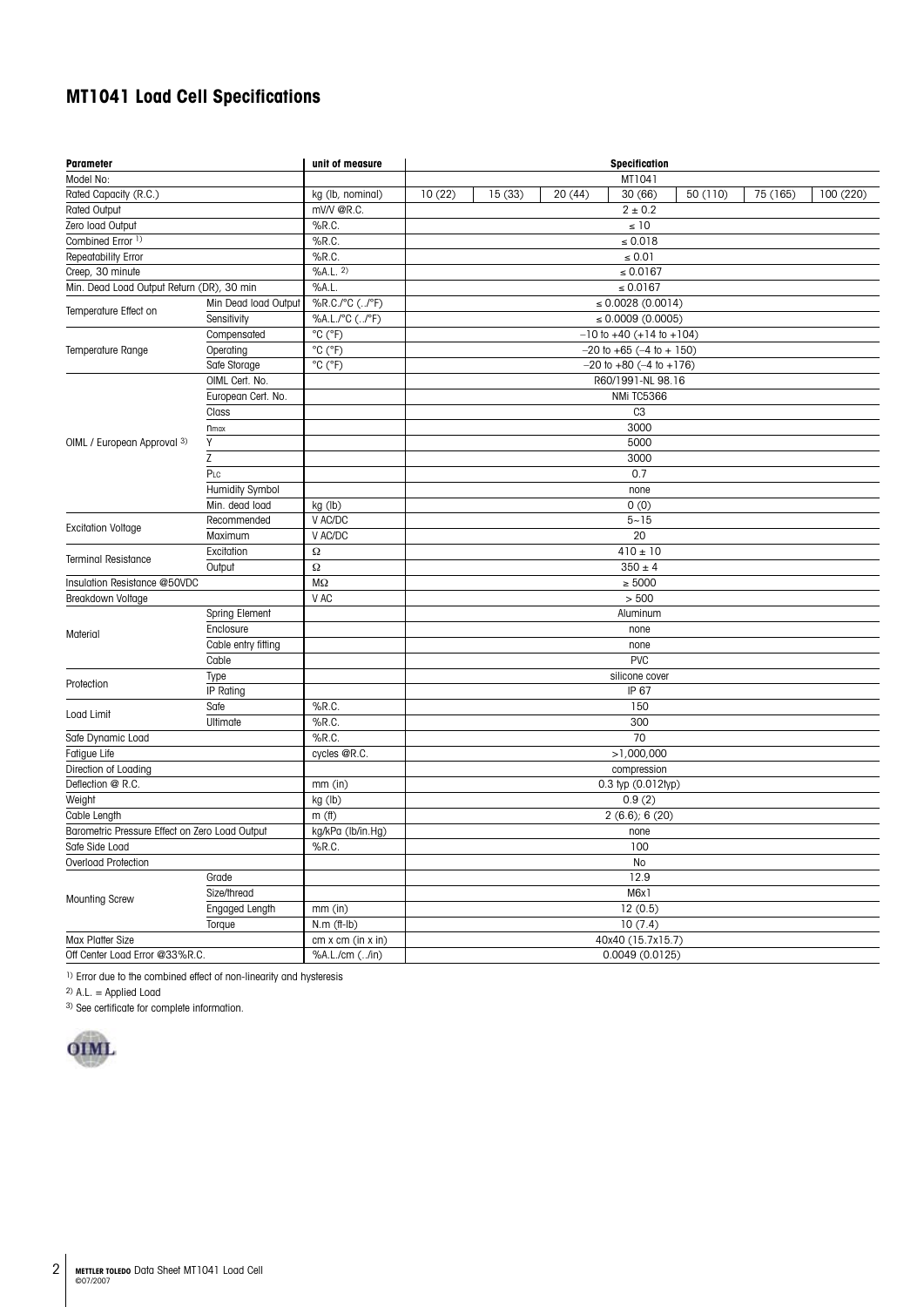# **MT1041 Load Cell Dimensional Drawings mm [inch]**